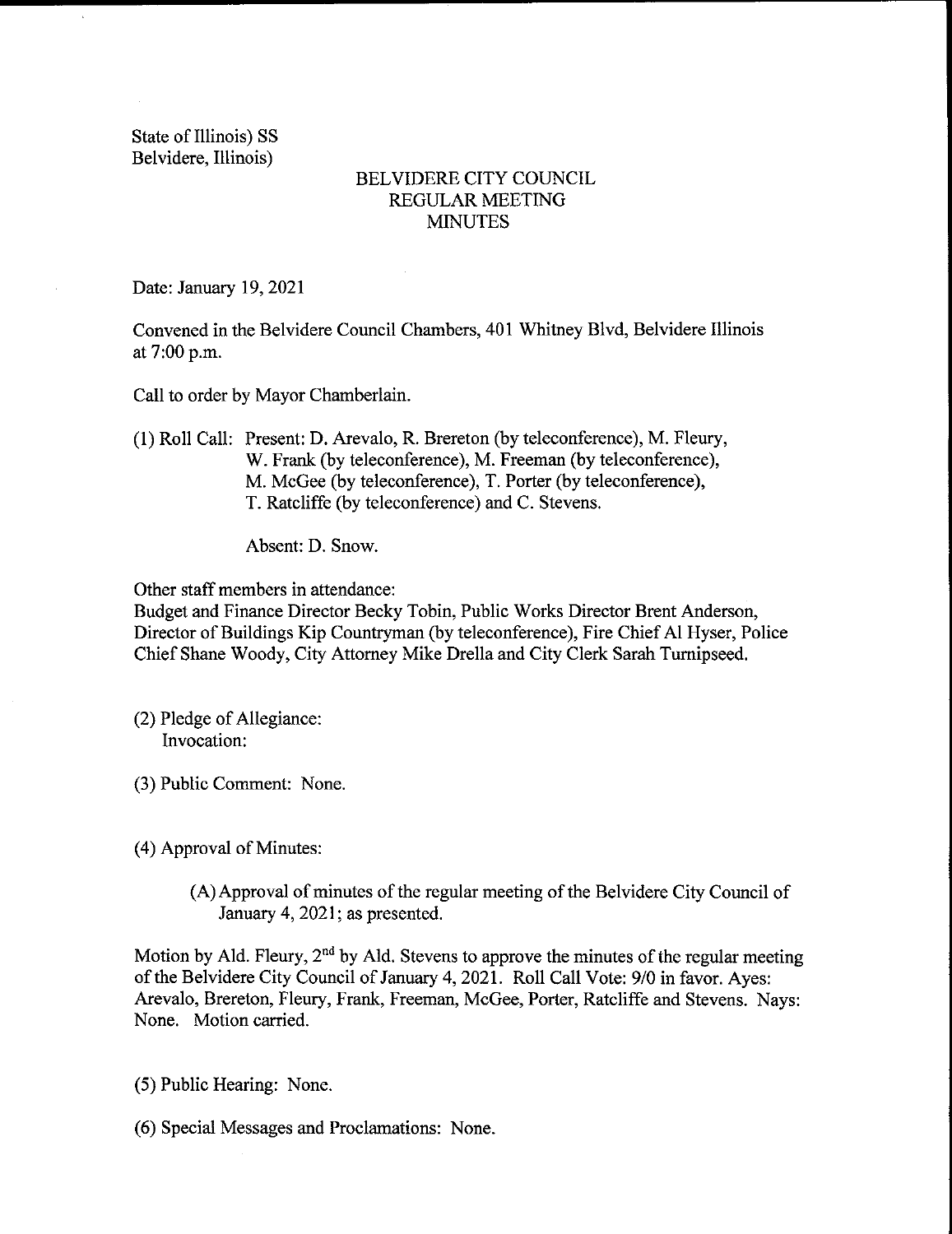## 7) Approval of Expenditures: General & Special Fund Expenditures: \$ 1, 353, 043. <sup>93</sup> Water & Sewer Fund Expenditures: \$ 320,609.68

Motion by Ald. Arevalo, 2<sup>nd</sup> by Ald. Stevens to approve the General & Special Fund Expenditures in the amount of \$1,353,043.93. Discussion took place. Roll Call Vote: 9/0 in favor. Ayes: Brereton, Fleury, Frank, Freeman, McGee, Porter, Ratcliffe, Stevens and Arevalo. Nays: None. Motion carried.

Motion by Ald. Arevalo, 2<sup>nd</sup> by Ald. Fleury to approve the Water & Sewer Fund Expenditures in the amount of \$320,609.68. Roll Call Vote: 9/0 in favor. Ayes: Fleury, Frank, Freeman, McGee, Porter, Ratcliffe, Stevens, Arevalo and Brereton. Nays: None. Motion carried.

8) Committee Reports and Minutes of City Officers:

- A) Monthly Report of Belvidere Police Department Overtime for December 2020.
- B) Monthly Report of Belvidere Fire Department Overtime for December 2020.
- C) Monthly Report of Community Development Department/ Planning Department for December 2020.
- D) Monthly Report of Building Department Revenues, Residential Building Permits and Case Reports for December 2020.
- E) Yearly Report of Building Department Revenues, Residential Building Permits and Case Reports for CY 2020.
- F) Monthly General Fund Report for December 2020.
- (G) Monthly Water/Sewer Fund Report December 2020.
- (H) Monthly Financial Report for December 2020.

Let the record show these reports were placed on file.

I) Minutes of Committee of the Whole— Building, Planning and Zoning and Public Works of January 11, 2021.

Motion by Ald. Stevens, 2<sup>nd</sup> by Ald. Arevalo to approve the minutes of Committee of the Whole— Building, Planning and Zoning and Public Works of January 11, 2021. Roll Call Vote: 9/0 in favor. Ayes: Frank, Freeman, McGee, Porter, Ratcliffe, Stevens, Arevalo, Brereton and Fleury. Nays: None. Motion carried.

- 9) Unfinished Business: None.
- 10) New Business:
	- $(A)$  Ord. #519H 1<sup>st</sup> Reading: An Ordinance Authorizing the Sale of Certain Personal Property( Public Works 1979 CAT 920 End Loader).

Let the record show that Ordinance #519H was placed on file for first reading.